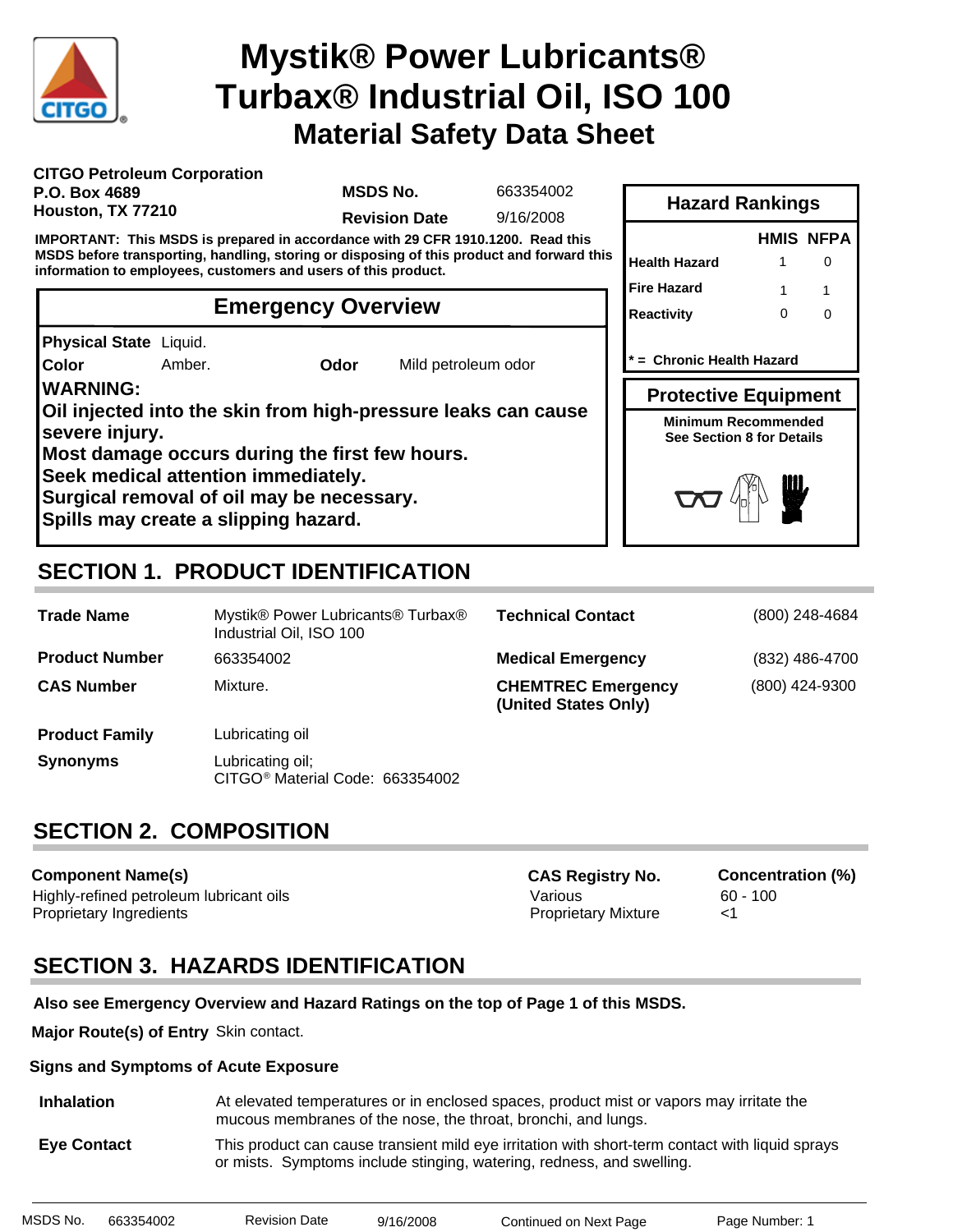| <b>Skin Contact</b>                             | This material can cause mild skin irritation from prolonged or repeated skin contact.<br>Injection under the skin can cause inflammation and swelling. Injection of pressurized<br>hydrocarbons can cause severe, permanent tissue damage. Initial symptoms may be minor.<br>Injection of petroleum hydrocarbons requires immediate medical attention.                                                      |
|-------------------------------------------------|-------------------------------------------------------------------------------------------------------------------------------------------------------------------------------------------------------------------------------------------------------------------------------------------------------------------------------------------------------------------------------------------------------------|
| Ingestion                                       | If swallowed, large volumes of material can cause generalized depression, headache,<br>drowsiness, nausea, vomiting and diarrhea. Smaller doses can cause a laxative effect.                                                                                                                                                                                                                                |
| <b>Chronic Health Effects</b><br><b>Summary</b> | This product contains a petroleum-based mineral oil. Prolonged or repeated skin contact<br>can cause mild irritation and inflammation characterized by drying, cracking, (dermatitis) or<br>oil acne. Repeated or prolonged inhalation of petroleum-based mineral oil mists at<br>concentrations above applicable workplace exposure levels can cause respiratory irritation or<br>other pulmonary effects. |
| <b>Conditions Aggravated</b><br>by Exposure     | Disorders of the following organs or organ systems that may be aggravated by significant<br>exposure to this material or its components include: Skin                                                                                                                                                                                                                                                       |
| <b>Target Organs</b>                            | May cause damage to the following organs: skin.                                                                                                                                                                                                                                                                                                                                                             |

**Carcinogenic Potential** This product is not known to contain any components at concentrations above 0.1% which are considered carcinogenic by OSHA, IARC or NTP.

#### **OSHA Hazard Classification is indicated by an "X" in the box adjacent to the hazard title. If no "X" is present, the product does not exhibit the hazard as defined in the OSHA Hazard Communication Standard (29 CFR 1910.1200).**

|                                       | <b>OSHA Health Hazard Classification</b>                        |                                                                  | <b>OSHA Physical Hazard Classification</b>              |                                                               |  |
|---------------------------------------|-----------------------------------------------------------------|------------------------------------------------------------------|---------------------------------------------------------|---------------------------------------------------------------|--|
| <b>Irritant</b><br>Toxic<br>Corrosive | <b>Sensitizer</b><br><b>Highly Toxic</b><br><b>Carcinogenic</b> | <b>ICombustible</b><br><b>Flammable</b><br><b>Compressed Gas</b> | <b>Explosive</b><br>Oxidizer<br><b>Organic Peroxide</b> | <b>Pyrophoric</b><br><b>Water-reactive</b><br><b>Unstable</b> |  |

# **SECTION 4. FIRST AID MEASURES**

**Take proper precautions to ensure your own health and safety before attempting rescue or providing first aid. For more specific information, refer to Exposure Controls and Personal Protection in Section 8 of this MSDS.**

| <b>Inhalation</b>   | Move victim to fresh air. If victim is not breathing, immediately begin rescue breathing. If<br>breathing is difficult, 100 percent humidified oxygen should be administered by a qualified<br>individual. Seek medical attention immediately. Keep the affected individual warm and at<br>rest.                                                                                                                                                                                                                                     |
|---------------------|--------------------------------------------------------------------------------------------------------------------------------------------------------------------------------------------------------------------------------------------------------------------------------------------------------------------------------------------------------------------------------------------------------------------------------------------------------------------------------------------------------------------------------------|
| <b>Eye Contact</b>  | Check for and remove contact lenses. Flush eyes with cool, clean, low-pressure water while<br>occasionally lifting and lowering eyelids. Seek medical attention if excessive tearing, redness,<br>or pain persists.                                                                                                                                                                                                                                                                                                                  |
| <b>Skin Contact</b> | If burned by hot material, cool skin by quenching with large amounts of cool water. For<br>contact with product at ambient temperatures, remove contaminated shoes and clothing.<br>Wipe off excess material. Wash exposed skin with mild soap and water. Seek medical<br>attention if tissue appears damaged or if pain or irritation persists. Thoroughly clean<br>contaminated clothing before reuse. Clean or discard contaminated leather goods. If material<br>is injected under the skin, seek medical attention immediately. |
| Ingestion           | Do not induce vomiting unless directed to by a physician. Do not give anything to drink unless<br>directed to by a physician. Never give anything by mouth to a person who is not fully<br>conscious. Seek medical attention immediately.                                                                                                                                                                                                                                                                                            |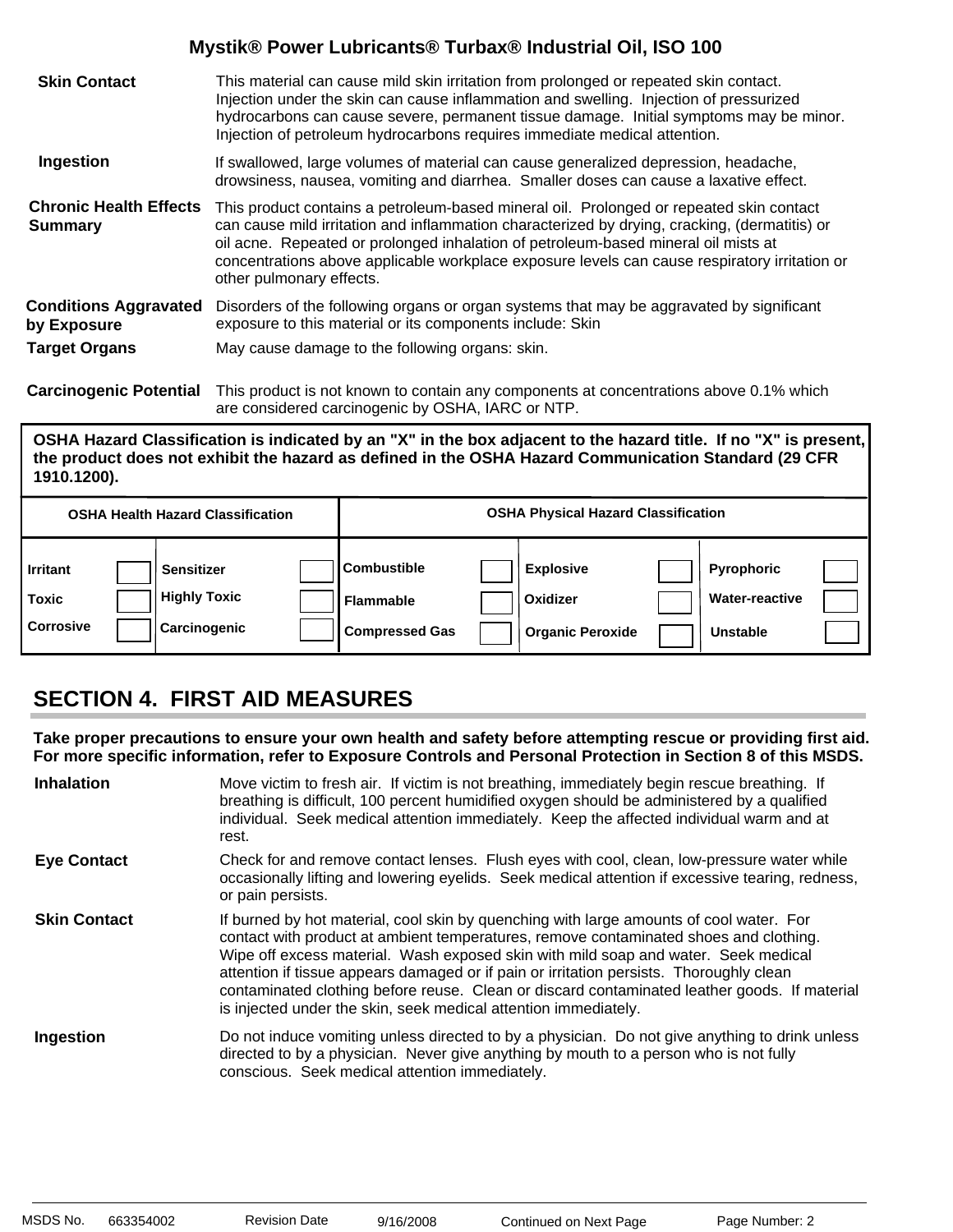**Notes to Physician** SKIN: In the event of injection in underlying tissue, immediate treatment should include extensive incision, debridement and saline irrigation. Inadequate treatment can result in ischemia and gangrene. Early symptoms may be minimal.

> INGESTION: The viscosity range of the product(s) represented by this MSDS is greater than 100 SUS at 100°F. Careful gastric lavage may be considered to evacuate large quantities of material.

# **SECTION 5. FIRE FIGHTING MEASURES**

| <b>NFPA Flammability</b><br><b>Classification</b> | NFPA Class-IIIB combustible material.                                                                                                                                                                                                                                                                                                |
|---------------------------------------------------|--------------------------------------------------------------------------------------------------------------------------------------------------------------------------------------------------------------------------------------------------------------------------------------------------------------------------------------|
| <b>Flash Point</b>                                | Closed cup: 186°C (367°F). (Pensky-Martens (ASTM D-93).) Open cup: 202°C (396°F)<br>(Cleveland.).                                                                                                                                                                                                                                    |
| Lower Flammable Limit No data.                    | Upper Flammable Limit No data.                                                                                                                                                                                                                                                                                                       |
| <b>Autoignition</b><br><b>Temperature</b>         | Not available.                                                                                                                                                                                                                                                                                                                       |
| <b>Products</b>                                   | Hazardous Combustion Carbon dioxide, carbon monoxide, smoke, fumes, unburned hydrocarbons and oxides of<br>sulfur and/or nitrogen.                                                                                                                                                                                                   |
| <b>Special Properties</b>                         | This material can burn but will not readily ignite. This material will release vapors when<br>heated above the flash point temperature that can ignite when exposed to a source of<br>ignition. In enclosed spaces, heated vapor can ignite with explosive force. Mists or sprays<br>may burn at temperatures below the flash point. |
| <b>Extinguishing Media</b>                        | Use dry chemical, foam, carbon dioxide or water fog. Water or foam may cause frothing.<br>Carbon dioxide and inert gas can displace oxygen. Use caution when applying carbon<br>dioxide or inert gas in confined spaces.                                                                                                             |
| <b>Protection of Fire</b><br><b>Fighters</b>      | Firefighters must use full bunker gear including NIOSH-approved positive pressure<br>self-contained breathing apparatus to protect against potential hazardous combustion or<br>decomposition products and oxygen deficiencies.                                                                                                      |

# **SECTION 6. ACCIDENTAL RELEASE MEASURES**

**Take proper precautions to ensure your own health and safety before attempting spill control or clean-up. For more specific information, refer to the Emergency Overview on Page 1, Exposure Controls and Personal Protection in Section 8 and Disposal Considerations in Section 13 of this MSDS.**

> Do not touch damaged containers or spilled material unless wearing appropriate protective equipment. Slipping hazard; do not walk through spilled material. Stop leak if you can do so without risk. For small spills, absorb or cover with dry earth, sand, or other inert non-combustible absorbent material and place into waste containers for later disposal. Contain large spills to maximize product recovery or disposal. Prevent entry into waterways or sewers. In urban area, cleanup spill as soon as possible. In natural environments, seek cleanup advice from specialists to minimize physical habitat damage. This material will float on water. Absorbent pads and similar materials can be used. Comply with all laws and regulations.

# **SECTION 7. HANDLING AND STORAGE**

**Handling**

Keep containers closed and do not handle or store near heat, sparks, or any other potential ignition sources. Avoid contact with oxidizing agents. Never siphon by mouth. Avoid contact with eyes, skin, and clothing. Avoid contamination and extreme temperatures.

Empty containers may contain product residues that can ignite with explosive force. Drain and purge equipment, as necessary, to remove material residues. Follow proper entry procedures, including compliance with 29 CFR 1910.146 prior to entering confined spaces such as tanks or pits. Use appropriate respiratory protection when concentrations exceed any

| MSDS No. | 663354002 | <b>Revision Date</b> | 9/16/2008 | Continued on Next Page | Page Number: 3 |
|----------|-----------|----------------------|-----------|------------------------|----------------|
|          |           |                      |           |                        |                |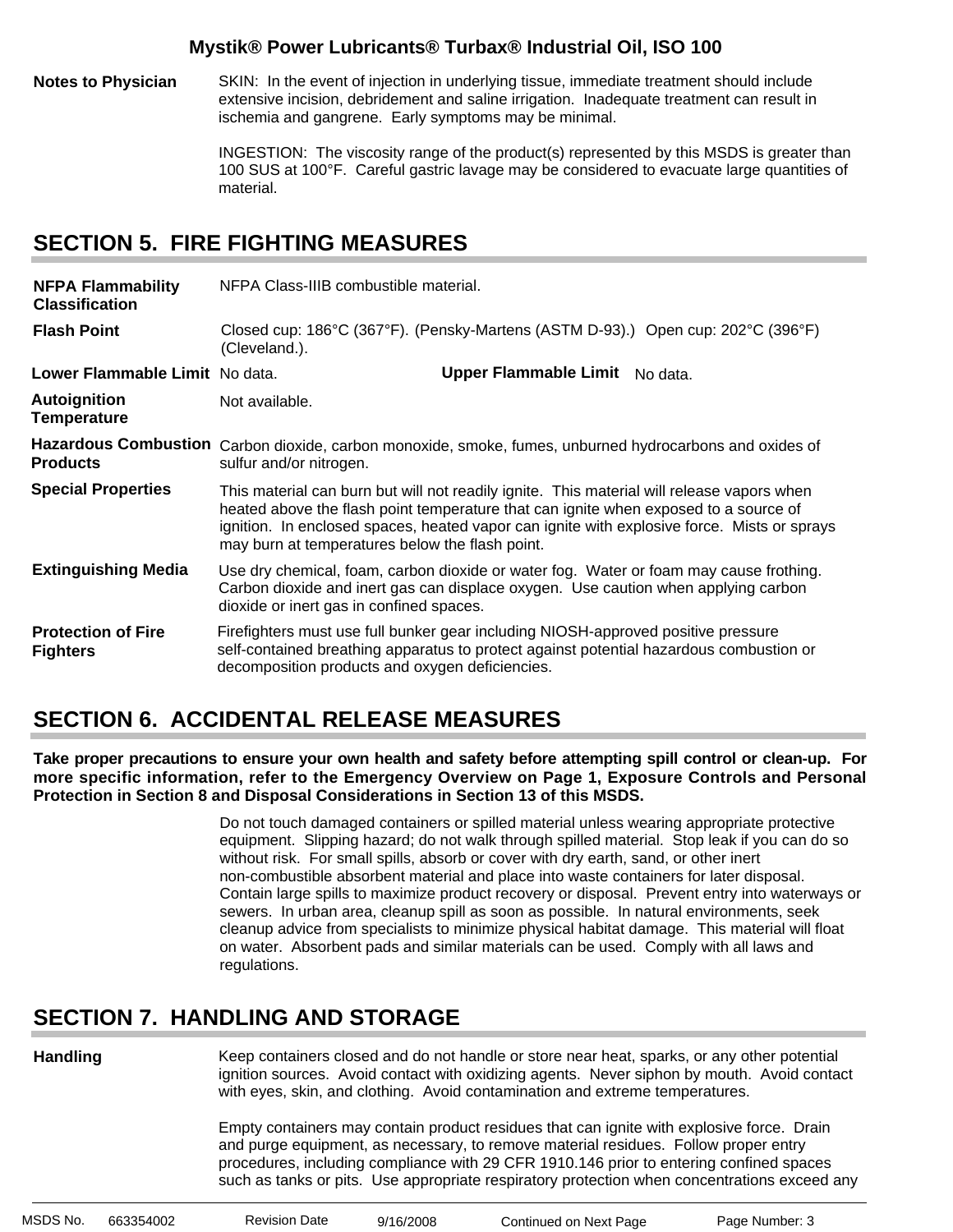established occupational exposure level (See Section 8). Promptly remove contaminated clothing. Wash exposed skin thoroughly with soap and water after handling.

Do not pressurize, cut, weld, braze solder, drill, grind or expose containers to flames, sparks, heat or other potential ignition sources. Protect containers against physical damage. Consult appropriate federal, state and local authorities before reusing, reconditioning, reclaiming, recycling or disposing of empty containers and/or waste residues of this product.

**Storage** Keep container tightly closed. Store in a cool, dry, well-ventilated area. Store only in approved containers. Do not store with strong oxidizing agents. Do not store at elevated temperatures. Avoid storing product in direct sunlight for extended periods of time. Storage area must meet OSHA requirements and applicable fire codes. Consult appropriate federal, state and local authorities before reusing, reconditioning, reclaiming, recycling or disposing of empty containers or waste residues of this product.

# **SECTION 8. EXPOSURE CONTROLS AND PERSONAL PROTECTION**

- **Engineering Controls** Provide exhaust ventilation or other engineering controls to keep the airborne concentrations of mists and/or vapors below the recommended exposure limits (see below). An eye wash station and safety shower should be located near the work-station.
- **Personal Protective Equipment** Personal protective equipment should be selected based upon the conditions under which this material is used. A hazard assessment of the work area for PPE requirements should be conducted by a qualified professional pursuant to OSHA regulations. The following pictograms represent the minimum requirements for personal protective equipment. For certain operations, additional PPE may be required.



- Safety glasses equipped with side shields are recommended as minimum protection in industrial settings. Wear goggles if splashing or spraying is anticipated. Wear goggles and face shield if material is heated above 125°F (51°C). Have suitable eye wash water available. **Eye Protection**
- None required for incidental contact. Use gloves constructed of chemical resistant materials such as heavy nitrile rubber if frequent or prolonged contact is expected. Use heat-protective gloves when handling product at elevated temperatures. **Hand Protection**
- Use clean protective clothing if splashing or spraying conditions are present. Protective clothing may include long-sleeve outer garment, apron, or lab coat. If significant contact occurs, remove oil-contaminated clothing as soon as possible and promptly shower. Launder contaminated clothing before reuse or discard. Wear heat protective boots and protective clothing when handling material at elevated temperatures. **Body Protection**
- The need for respiratory protection is not anticipated under normal use conditions and with adequate ventilation. If elevated airborne concentrations above applicable workplace exposure levels are anticipated, a NIOSH-approved organic vapor respirator equipped with a dust/mist prefilter should be used. Protection factors vary depending upon the type of respirator used. Respirators should be used in accordance with OSHA requirements (29 CFR 1910.134). **Respiratory Protection**
- Use good personal hygiene practices. Wash hands and other exposed skin areas with plenty of mild soap and water before eating, drinking, smoking, use of toilet facilities, or leaving work. DO NOT use gasoline, kerosene, solvents or harsh abrasives as skin cleaners. Since specific exposure standards/control limits have not been established for this product, the "Oil Mist, Mineral" exposure limits shown below are suggested as minimum control guidelines. **General Comments**

#### **Occupational Exposure Guidelines**

| <b>Substance</b> |           |                      | <b>Applicable Workplace Exposure Levels</b> |                        |                |  |  |
|------------------|-----------|----------------------|---------------------------------------------|------------------------|----------------|--|--|
| MSDS No.         | 663354002 | <b>Revision Date</b> | 9/16/2008                                   | Continued on Next Page | Page Number: 4 |  |  |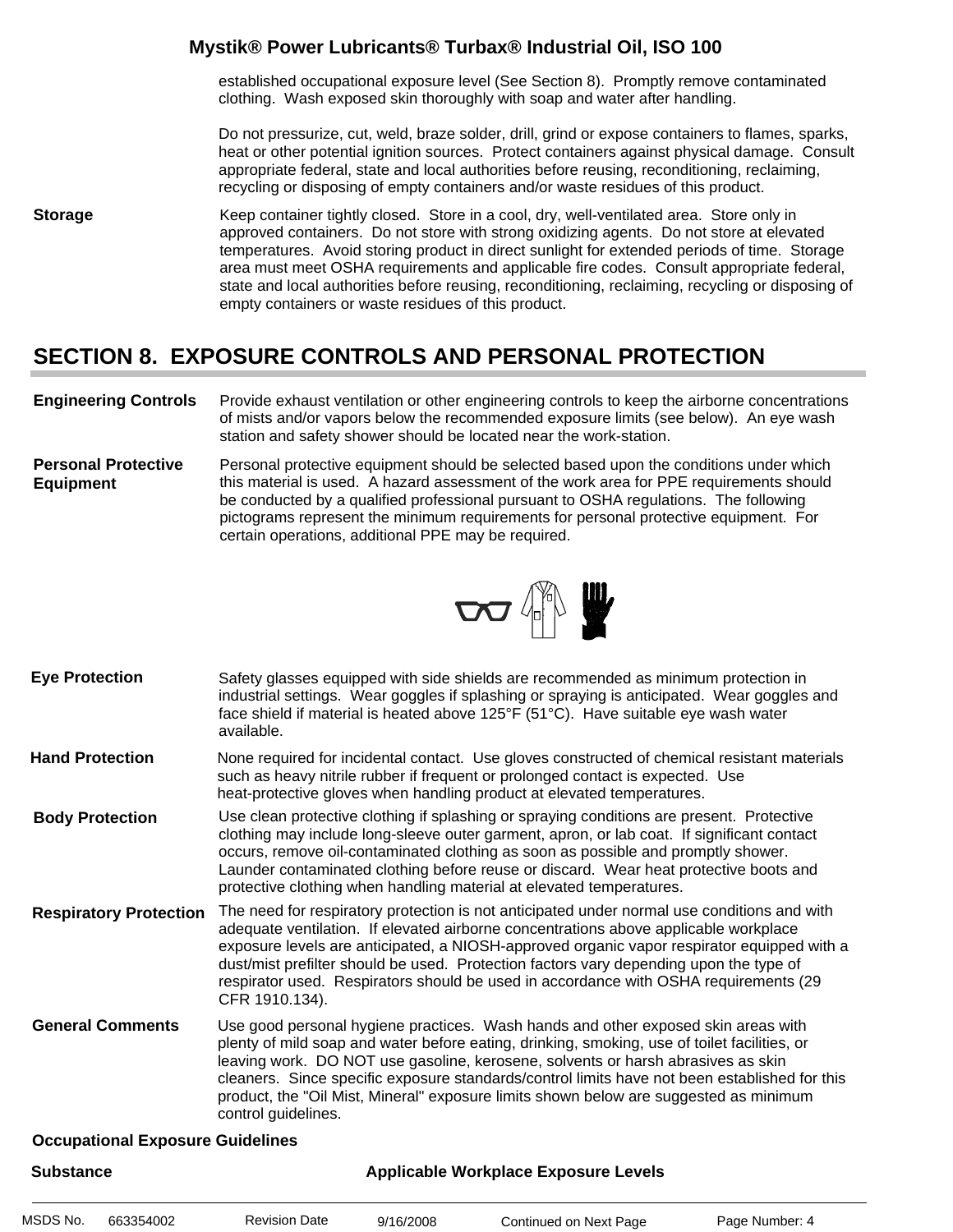#### Oil Mist, Mineral **ACGIH (United States).**

TWA: 5 mg/m $3$  8 hour(s). STEL: 10 mg/m $3$  15 minute(s). **OSHA (United States).** TWA: 5 mg/m $3$  8 hour(s).

### **SECTION 9. PHYSICAL AND CHEMICAL PROPERTIES (TYPICAL)**

| <b>Physical State</b>                  | Liquid.                                                                                                                                            | Color | Amber.         |                                            | Odor                    | Mild petroleum odor                                                                           |
|----------------------------------------|----------------------------------------------------------------------------------------------------------------------------------------------------|-------|----------------|--------------------------------------------|-------------------------|-----------------------------------------------------------------------------------------------|
| <b>Specific Gravity</b>                | $0.88$ (Water = 1)                                                                                                                                 | pH    | Not applicable |                                            | Vapor<br><b>Density</b> | $>1$ (Air = 1)                                                                                |
| <b>Boiling Range</b>                   | Not available.                                                                                                                                     |       |                | <b>Point</b>                               | <b>Melting/Freezing</b> | Not available.                                                                                |
| <b>Vapor Pressure</b>                  | <0.01 mm of Hg ( $@$ 20 $°C$ )                                                                                                                     |       |                | <b>Volatility</b>                          |                         | Negligible volatility.                                                                        |
| Solubility in<br>Water                 | Negligible solubility in cold water.                                                                                                               |       |                | <b>Viscosity</b><br>$(cSt \& 40^{\circ}C)$ |                         | 96                                                                                            |
| <b>Flash Point</b>                     |                                                                                                                                                    |       |                |                                            |                         | Closed cup: 186°C (367°F). (Pensky-Martens (ASTM D-93).) Open cup: 202°C (396°F) (Cleveland.) |
| <b>Additional</b><br><b>Properties</b> | Gravity, $^{\circ}$ API (ASTM D287) = 28.8 @ 60 $^{\circ}$ F<br>Density = $7.35$ Lbs/gal.<br>Viscosity (ASTM D2161) = 502 SUS $@$ 100 $^{\circ}$ F |       |                |                                            |                         |                                                                                               |

### **SECTION 10. STABILITY AND REACTIVITY**

| <b>Chemical Stability</b>                                   | Stable.                                        | Hazardous Polymerization Not expected to occur.                                     |                                                                                          |
|-------------------------------------------------------------|------------------------------------------------|-------------------------------------------------------------------------------------|------------------------------------------------------------------------------------------|
| <b>Conditions to Avoid</b>                                  |                                                | Keep away from extreme heat, sparks, open flame, and strongly oxidizing conditions. |                                                                                          |
| <b>Materials</b><br>Incompatibility                         | Strong oxidizers.                              |                                                                                     |                                                                                          |
| <b>Hazardous</b><br><b>Decomposition</b><br><b>Products</b> | products identified in Section 5 of this MSDS. |                                                                                     | No additional hazardous decomposition products were identified other than the combustion |

# **SECTION 11. TOXICOLOGICAL INFORMATION**

**For other health-related information, refer to the Emergency Overview on Page 1 and the Hazards Identification in Section 3 of this MSDS.**

| <b>Toxicity Data</b> | Highly-refined petroleum lubricant oils |                                |  |  |  |
|----------------------|-----------------------------------------|--------------------------------|--|--|--|
|                      | ORAL (LD50):                            | Acute: $>5000$ mg/kg [Rat].    |  |  |  |
|                      | DERMAL (LD50):                          | Acute: $>2000$ mg/kg [Rabbit]. |  |  |  |

Mineral oil mists derived from highly refined oils are reported to have low acute and sub-acute toxicities in animals. Effects from single and short-term repeated exposures to high concentrations of mineral oil mists well above applicable workplace exposure levels include lung inflammatory reaction, lipoid granuloma formation and lipoid pneumonia. In acute and sub-acute studies involving exposures to lower concentrations of mineral oil mists at or near current work place exposure levels produced no significant toxicological effects. In long term studies (up to two years) no carcinogenic effects have been reported in any animal species tested.

#### **Hydraulic oil**:

Repeated or prolonged skin contact with certain hydraulic oils can cause mild skin irritation characterized by drying, cracking (dermatitis) or oil acne. Injection under the skin, in muscle or into the blood stream can cause irritation, inflammation, swelling, fever, and systemic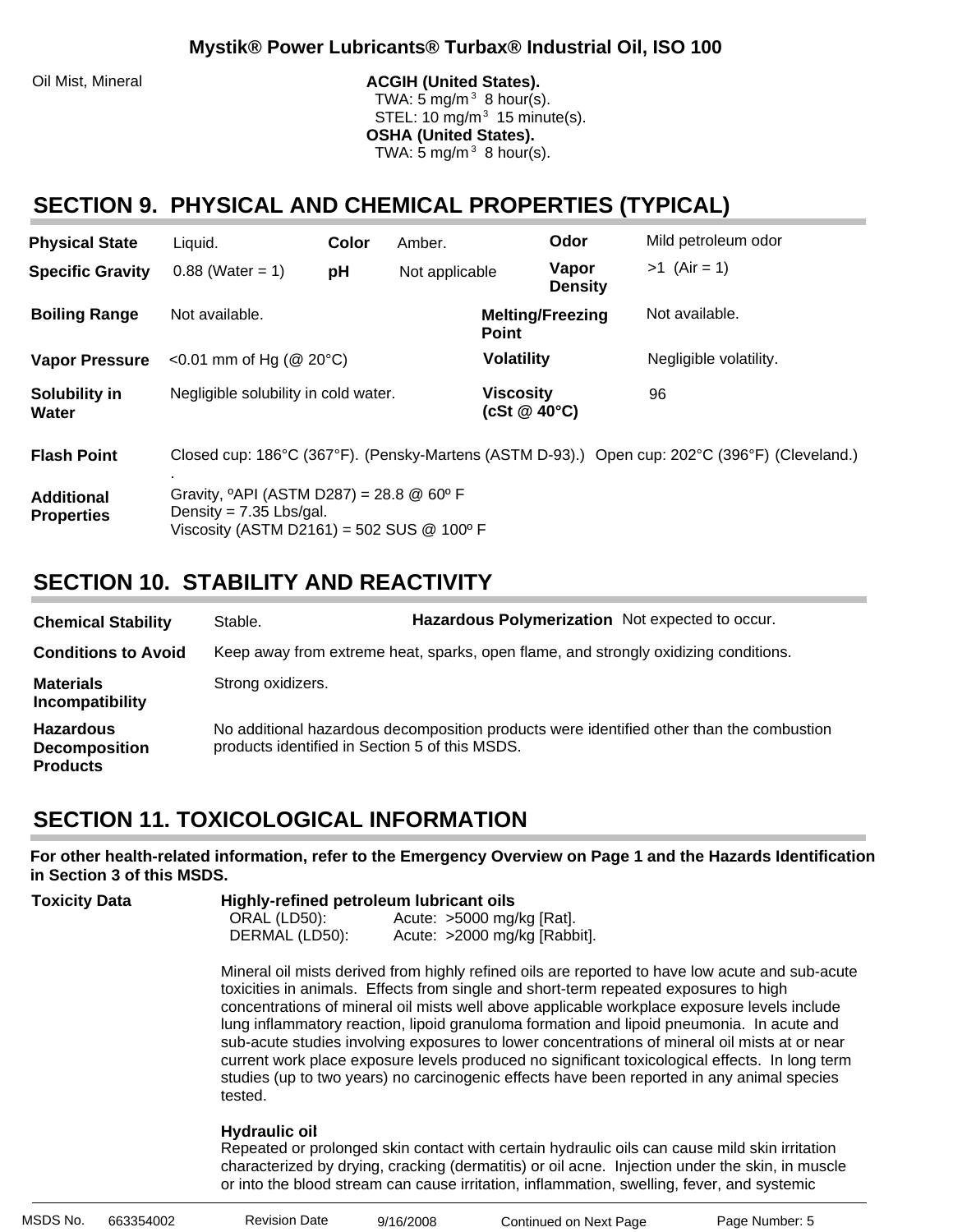effects, including mild central nervous system depression. Injection of pressurized hydrocarbons can cause severe, permanent tissue damage.

### **SECTION 12. ECOLOGICAL INFORMATION**

Analysis for ecological effects has not been conducted on this product. However, if spilled, this product and any contaminated soil or water may be harmful to human, animal, and aquatic life. Also, the coating action associated with petroleum and petroleum products can be harmful or fatal to aquatic life and waterfowl. **Ecotoxicity**

Biodegradability: Inherently biodegradable in aerobic conditions. **Environmental Fate**

Partition Coefficient (log Kow): >6 (based on similar materials)

Photodegradation: Based on similar materials, this product will have little or no tendency to partition to air. Hydrocarbons from this product which do partition to air are expected to rapidly photodegrade.

Stability in Water: Not readily susceptible to hydrolysis under aquatic conditions.

Distribution: Principally to soil and sediment. Petroleum-based (mineral) lubricating oils normally will float on water. In stagnant or slow-flowing waterways, an oil layer can cover a large surface area. As a result, this oil layer might limit or eliminate natural atmospheric oxygen transport into the water. With time, if not removed, oxygen depletion in the waterway may be sufficient to cause a fish kill or create an anaerobic environment.

# **SECTION 13. DISPOSAL CONSIDERATIONS**

**Hazard characteristic and regulatory waste stream classification can change with product use. Accordingly, it is the responsibility of the user to determine the proper storage, transportation, treatment and/or disposal methodologies for spent materials and residues at the time of disposition.**

> Conditions of use may cause this material to become a "hazardous waste", as defined by federal or state regulations. It is the responsibility of the user to determine if the material is a "hazardous waste" at the time of disposal. Transportation, treatment, storage, and disposal of waste material must be conducted in accordance with RCRA regulations (see 40 CFR 260 through 40 CFR 271). State and/or local regulations may be more restrictive. Contact your regional US EPA office for guidance concerning case specific disposal issues. Empty drums and pails retain residue. DO NOT pressurize, cut, weld, braze, solder, drill, grind, or expose this product's empty container to heat, flame, or other ignition sources. DO NOT attempt to clean it. Empty drums and pails should be drained completely, properly bunged or sealed, and promptly sent to a reconditioner.

# **SECTION 14. TRANSPORT INFORMATION**

**The shipping description below may not represent requirements for all modes of transportation, shipping methods or locations outside of the United States.**

| <b>US DOT Status</b>        | Not regulated by the U.S. Department of Transportation as a hazardous material. |                      |                 |
|-----------------------------|---------------------------------------------------------------------------------|----------------------|-----------------|
| <b>Proper Shipping Name</b> | Not regulated.                                                                  |                      |                 |
| <b>Hazard Class</b>         | Not regulated.                                                                  | <b>Packing Group</b> | Not applicable. |
|                             |                                                                                 | <b>UN/NA Number</b>  | Not regulated.  |
| <b>Reportable Quantity</b>  | A Reportable Quantity (RQ) has not been established for this material.          |                      |                 |
| Placard(s)                  |                                                                                 |                      |                 |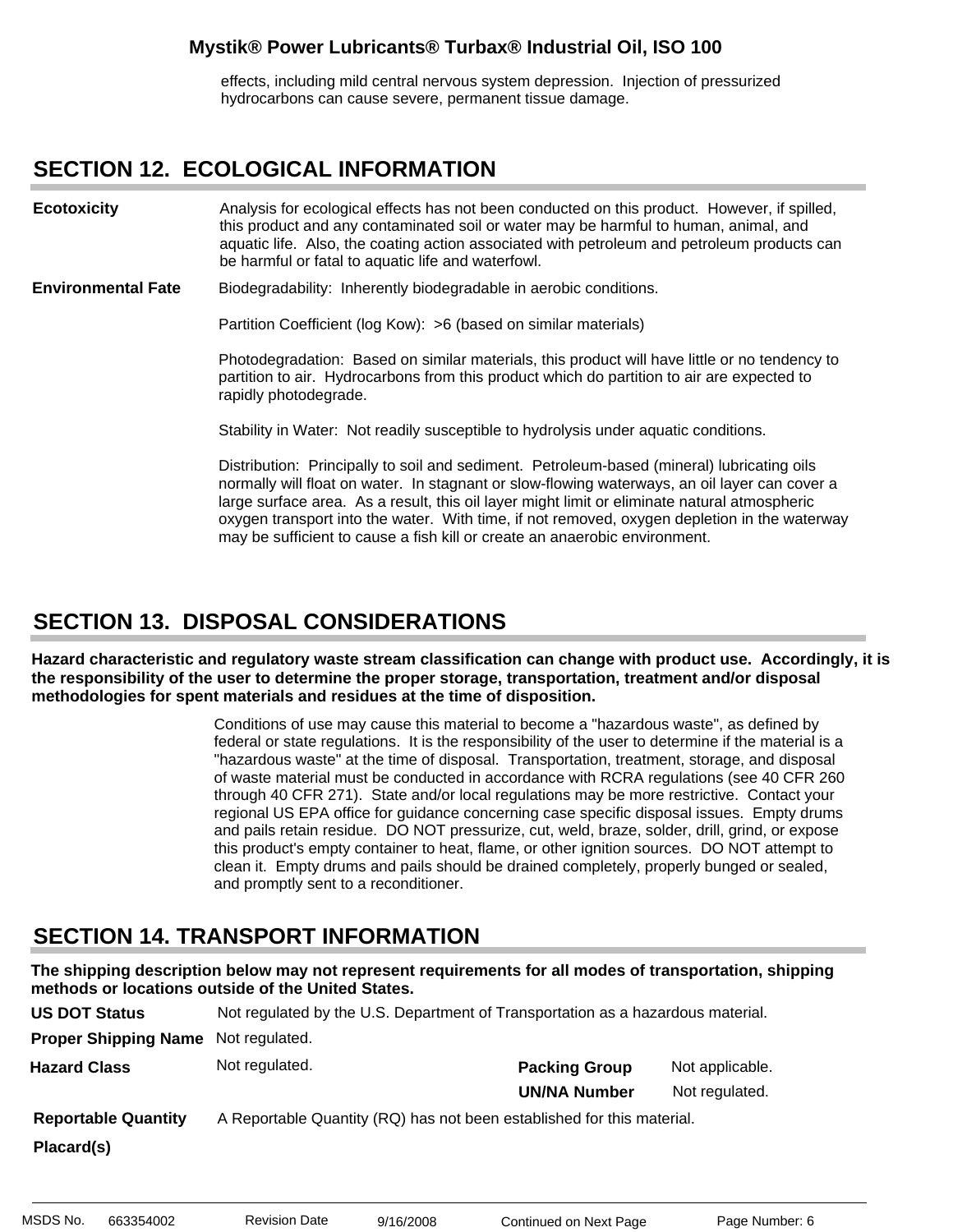

**Emergency Response Guide No.** Not applicable.

**MARPOL III Status**

Not a DOT "Marine Pollutant" per 49 CFR

**Oil:** The product(s) represented by this MSDS is (are) regulated as "oil" under 49 CFR Part 130. Shipments by rail or highway in packaging having a capacity of 3500 gallons or more or in a quantity greater 42,000 gallons are subject to these requirements. In addition, mixtures containing 10% or more of this product may be subject to these requirements.

171.8.

# **SECTION 15. REGULATORY INFORMATION**

| <b>TSCA Inventory</b>                                                          | This product and/or its components are listed on the Toxic Substances Control Act (TSCA)<br>inventory.                                                                                                                                                                                                                                                                                                                                                                                                                                                                                                                                                                                                                                                                              |  |
|--------------------------------------------------------------------------------|-------------------------------------------------------------------------------------------------------------------------------------------------------------------------------------------------------------------------------------------------------------------------------------------------------------------------------------------------------------------------------------------------------------------------------------------------------------------------------------------------------------------------------------------------------------------------------------------------------------------------------------------------------------------------------------------------------------------------------------------------------------------------------------|--|
| <b>SARA 302/304</b><br><b>Emergency Planning</b><br>and Notification           | The Superfund Amendments and Reauthorization Act of 1986 (SARA) Title III requires<br>facilities subject to Subparts 302 and 304 to submit emergency planning and notification<br>information based on Threshold Planning Quantities (TPQs) and Reportable Quantities<br>(RQs) for "Extremely Hazardous Substances" listed in 40 CFR 302.4 and 40 CFR 355. No<br>components were identified.                                                                                                                                                                                                                                                                                                                                                                                        |  |
| SARA 311/312 Hazard<br><b>Identification</b>                                   | The Superfund Amendments and Reauthorization Act of 1986 (SARA) Title III requires<br>facilities subject to this subpart to submit aggregate information on chemicals by "Hazard<br>Category" as defined in 40 CFR 370.2. This material would be classified under the following<br>hazard categories:                                                                                                                                                                                                                                                                                                                                                                                                                                                                               |  |
|                                                                                | No SARA 311/312 hazard categories identified.                                                                                                                                                                                                                                                                                                                                                                                                                                                                                                                                                                                                                                                                                                                                       |  |
| <b>SARA 313 Toxic</b><br><b>Chemical Notification</b><br>and Release Reporting | This product contains the following components in concentrations above de minimis levels<br>that are listed as toxic chemicals in 40 CFR Part 372 pursuant to the requirements of Section<br>313 of SARA: No components were identified.                                                                                                                                                                                                                                                                                                                                                                                                                                                                                                                                            |  |
| <b>CERCLA</b>                                                                  | The Comprehensive Environmental Response, Compensation, and Liability Act of 1980<br>(CERCLA) requires notification of the National Response Center concerning release of<br>quantities of "hazardous substances" equal to or greater than the reportable quantities (RQ's)<br>listed in 40 CFR 302.4. As defined by CERCLA, the term "hazardous substance" does not<br>include petroleum, including crude oil or any fraction thereof which is not otherwise<br>specifically designated in 40 CFR 302.4. This product or refinery stream is not known to<br>contain chemical substances subject to this statute. However, it is recommended that you<br>contact state and local authorities to determine if there are any other reporting requirements<br>in the event of a spill. |  |
| <b>Clean Water Act</b><br>(CWA)                                                | This material is classified as an oil under Section 311 of the Clean Water Act (CWA) and the<br>Oil Pollution Act of 1990 (OPA). Discharges or spills which produce a visible sheen on waters<br>of the United States, their adjoining shorelines, or into conduits leading to surface waters must<br>be reported to the EPA's National Response Center at (800) 424-8802.                                                                                                                                                                                                                                                                                                                                                                                                          |  |
| <b>California</b><br><b>Proposition 65</b>                                     | This material may contain the following components which are known to the State of California<br>to cause cancer, birth defects or other reproductive harm, and may be subject to the<br>requirements of California Proposition 65 (CA Health & Safety Code Section 25249.5):<br>Naphthalene: <0.0005%<br>Aniline: <0.0005%<br>Ethyl acrylate: <0.0005%                                                                                                                                                                                                                                                                                                                                                                                                                             |  |
| <b>New Jersey</b><br><b>Right-to-Know Label</b>                                | Petroleum Oil                                                                                                                                                                                                                                                                                                                                                                                                                                                                                                                                                                                                                                                                                                                                                                       |  |
| <b>Additional Remarks</b>                                                      | No additional regulatory remarks.                                                                                                                                                                                                                                                                                                                                                                                                                                                                                                                                                                                                                                                                                                                                                   |  |